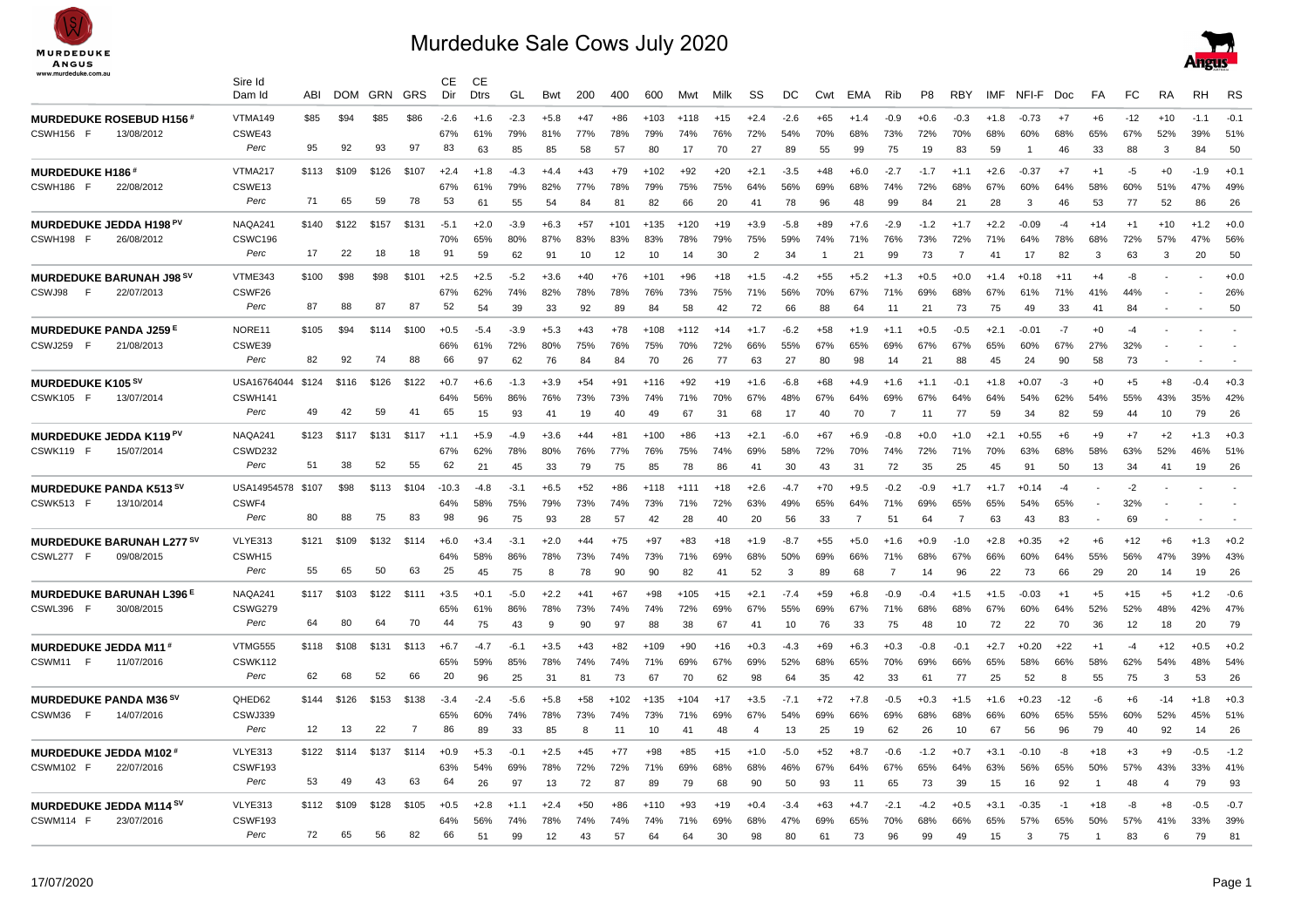

## Murdeduke Sale Cows July 2020



|                                             | Sire Id<br>Dam Id  | ABI   | <b>DOM</b> |       | GRN GRS | CЕ<br>Dir | CЕ<br><b>Dtrs</b> | GL      | Bwt    | 200   | 400   | 600    | Mwt    | Milk           | SS             | DC     | Cwt   | EMA    | Rib            | P8             | <b>RBY</b>              | IMF    | NFI-F          | Doc   | FA             | FC    | RA             | RH     | RS     |
|---------------------------------------------|--------------------|-------|------------|-------|---------|-----------|-------------------|---------|--------|-------|-------|--------|--------|----------------|----------------|--------|-------|--------|----------------|----------------|-------------------------|--------|----------------|-------|----------------|-------|----------------|--------|--------|
| <b>MURDEDUKE JEDDA M136*</b>                | CSWH211            | \$123 | \$113      | \$130 | \$121   | $+9.8$    | $+10.4$           | $-11.1$ | $+2.5$ | +50   | $+95$ | $+128$ | $+128$ | $+16$          | $+2.0$         | $-4.4$ | $+77$ | $+2.0$ | $+1.1$         | $+0.0$         | $-0.6$                  | $+1.7$ | $-0.32$        | $+16$ | $+8$           | $+13$ | $+2$           | $-3.4$ | $+0.3$ |
| CSWM136 F<br>25/07/2016                     | CSWJ162            |       |            |       |         | 56%       | 48%               | 85%     | 76%    | 71%   | 72%   | 70%    | 66%    | 63%            | 59%            | 43%    | 64%   | 61%    | 68%            | 66%            | 63%                     | 62%    | 54%            | 60%   | 49%            | 52%   | 41%            | 35%    | 41%    |
|                                             | Perc               | 51    | 52         | 53    | 43      | 5         | $\mathbf{1}$      | -1      | 13     | 45    | 24    | 20     | 8      | 60             | 47             | 62     | 10    | 98     | 14             | 35             | 90                      | 63     | $\overline{4}$ | 18    | 21             | 19    | 46             | 96     | 26     |
| MURDEDUKE JEDDA M210 SV                     | NZE14647010F \$94  |       | \$95       | \$90  | \$96    | $+4.0$    | $+3.9$            | $-5.9$  | $+2.0$ | $+36$ | $+76$ | $+96$  | $+81$  | $+15$          | $+0.6$         | $-4.7$ | $+45$ | $+1.4$ | $+1.7$         | $+0.6$         | $-1.2$                  | $+1.5$ | $+0.18$        | $+1$  | $+9$           | $+16$ | $+13$          | $-1.1$ | $-2.9$ |
| CSWM210 F<br>01/08/2016                     | CSWH269            |       |            |       |         | 63%       | 57%               | 86%     | 76%    | 72%   | 73%   | 72%    | 70%    | 68%            | 68%            | 53%    | 68%   | 66%    | 69%            | 68%            | 67%                     | 65%    | 59%            | 60%   | 52%            | 56%   | 47%            | 38%    | 43%    |
|                                             | Perc               | 91    | 91         | 91    | 91      | 40        | 40                | 28      | 8      | 97    | 89    | 90     | 84     | 68             | 96             | 56     | 98    | 99     | $\overline{7}$ | 19             | 97                      | 72     | 49             | 70    | 15             | 12    | -1             | 84     | 99     |
| <b>MURDEDUKE JEDDA M213#</b>                | USA16748826        | \$109 | \$111      | \$109 | \$111   | $+5.5$    | $+6.0$            | $-5.3$  | $+2.8$ | $+46$ | $+84$ | $+108$ | $+85$  | $+16$          | $+0.7$         | $-1.6$ | $+61$ | $+6.4$ | $-1.0$         | $-1.4$         | $+0.7$                  | $+1.7$ | $-0.08$        | $+6$  | -5             | $-7$  | $+1$           |        | $+0.3$ |
| CSWM213 F<br>01/08/2016                     | CSWJ21             |       |            |       |         | 60%       | 48%               | 85%     | 75%    | 70%   | 70%   | 68%    | 65%    | 64%            | 61%            | 39%    | 62%   | 61%    | 67%            | 64%            | 61%                     | 61%    | 46%            | 60%   | 49%            | 52%   | 41%            |        | 35%    |
|                                             | Perc               | 77    | 59         | 79    | 70      | 29        | 20                | 38      | 17     | 66    | 64    | 71     | 79     | 56             | 95             | 95     | 69    | 40     | 78             | 78             | 39                      | 63     | 18             | 52    | 76             | 83    | 48             |        | 26     |
| MURDEDUKE JEDDA M233 PV                     | CSWK120            | \$132 | \$122      | \$143 | \$125   | $+1.8$    | $+1.6$            | $-5.0$  | $+5.5$ | $+48$ | $+89$ | $+109$ | $+95$  | $+12$          | $+2.5$         | $-7.9$ | $+76$ | $+6.1$ | $+1.6$         | $+1.1$         | $+0.4$                  | $+2.1$ | +0.31          | $+5$  | $+7$           | -5    | $-4$           |        | $-0.1$ |
| CSWM233 F<br>04/08/2016                     | CSWK261            |       |            |       |         | 57%       | 52%               | 64%     | 74%    | 69%   | 70%   | 68%    | 65%    | 63%            | 63%            | 44%    | 63%   | 59%    | 65%            | 63%            | 61%                     | 59%    | 52%            | 56%   | 41%            | 47%   | 29%            |        | 31%    |
|                                             | Perc               | 32    | 22         | 35    | 32      | 57        | 63                | 43      | 80     | 57    | 47    | 68     | 61     | 89             | 23             | 6      | 13    | 46     | $\overline{7}$ | 11             | 54                      | 45     | 67             | 55    | 23             | 77    | 81             |        | 50     |
| MURDEDUKE PANDA M243 SV                     | CSWK225            | \$90  | \$95       | \$73  | \$98    | $+6.6$    | $+2.8$            | $-3.7$  | $+2.2$ | $+38$ | $+70$ | $+94$  | $+66$  | $+24$          | $+2.0$         | $-4.4$ | $+61$ | $+3.8$ | $+0.1$         | $+0.7$         | $+0.4$                  | $+0.3$ | $+0.23$        | $+4$  | $-15$          | $-21$ | $-11$          |        | $-0.1$ |
| CSWM243 F<br>05/08/2016                     | CSWK278            |       |            |       |         | 56%       | 50%               | 67%     | 73%    | 68%   | 69%   | 66%    | 63%    | 62%            | 63%            | 38%    | 60%   | 58%    | 64%            | 62%            | 59%                     | 57%    | 47%            | 57%   | 49%            | 52%   | 27%            |        | 30%    |
|                                             | Perc               | 93    | 91         | 96    | 90      | 21        | 51                | 66      | 9      | 95    | 96    | 93     | 96     | 6              | 47             | 62     | 71    | 87     | 40             | 17             | 54                      | 98     | 56             | 59    | 93             | 95    | 90             |        | 50     |
| <b>MURDEDUKE BARUNAH M249*</b>              | CSWH211            | \$107 | \$105      | \$111 | \$106   | $+4.5$    | $+5.7$            | $-4.7$  | $+4.2$ | $+43$ | $+81$ | $+108$ | $+98$  | $+15$          | $+2.5$         | $-4.2$ | $+60$ | $+3.2$ | $+0.2$         | $-2.1$         | $+0.6$                  | $+1.4$ | $-0.17$        | $+4$  | $+13$          | $+12$ | $-4$           | $-1.7$ | $+0.2$ |
| CSWM249 F<br>06/08/2016                     | CSWD56             |       |            |       |         | 57%       | 49%               | 85%     | 76%    | 71%   | 72%   | 70%    | 67%    | 65%            | 65%            | 44%    | 64%   | 62%    | 68%            | 66%            | 62%                     | 62%    | 55%            | 62%   | 52%            | 57%   | 45%            | 35%    | 45%    |
|                                             | Perc               | 80    | 76         | 77    | 80      | 36        | 22                | 48      | 49     | 82    | 75    | 70     | 53     | 66             | 23             | 66     | 75    | 92     | 37             | 91             | 44                      | 75     | 11             | 60    | $\overline{4}$ | 21    | 81             | 86     | 26     |
| MURDEDUKE PANDA M280 <sup>sv</sup>          | CSWK225            | \$114 | \$102      | \$107 | \$117   | $+17$     | $+0.3$            | $-2.9$  | $+4.5$ | $+51$ | $+92$ | $+129$ | $+95$  | $+26$          | $+1.6$         | $-4.6$ | $+70$ | $+2.3$ | $+1.1$         | $+2.4$         | $-0.9$                  | $+1.1$ | $+0.11$        | $-7$  | $+0$           | $-14$ | $-4$           |        | $+0.3$ |
| CSWM280 F<br>11/08/2016                     | CSWK130            |       |            |       |         | 54%       | 44%               | 61%     | 72%    | 67%   | 67%   | 64%    | 60%    | 55%            | 52%            | 35%    | 56%   | 55%    | 63%            | 60%            | 56%                     | 56%    | 41%            | 55%   | 41%            | 49%   | 29%            |        | 30%    |
|                                             | Perc               | 69    | 82         | 80    | 55      | 58        | 73                | 78      | 57     | 38    | 36    | 18     | 61     | $\overline{2}$ | 68             | 58     | 31    | 97     | 14             | $\overline{2}$ | 95                      | 85     | 39             | 89    | 59             | 90    | 81             |        | 26     |
| MURDEDUKE PANDA M330 <sup>PV</sup>          | USA16748826        | \$95  | \$101      | \$95  | \$96    | $-2.1$    | $+0.1$            | $+0.5$  | $+4.4$ | $+43$ | $+84$ | $+101$ | $+97$  | $+15$          | $+1.0$         | $-2.6$ | $+60$ | $+6.1$ | $-1.4$         | $-0.9$         | $+0.7$                  | $+1.6$ | $+0.14$        | $+19$ | $-3$           | $-16$ | $+6$           | $-0.1$ | $+0.3$ |
| CSWM330 F<br>23/08/2016                     | CSWD40             |       |            |       |         | 63%       | 54%               | 74%     | 78%    | 74%   | 75%   | 74%    | 71%    | 70%            | 71%            | 45%    | 68%   | 66%    | 69%            | 68%            | 65%                     | 65%    | 54%            | 67%   | 57%            | 62%   | 47%            | 28%    | 43%    |
|                                             | Perc               | 91    | 84         | 89    | 91      | 81        | 75                | 99      | 54     | 80    | 66    | 84     | 55     | 68             | 90             | 89     | 74    | 46     | 88             | 64             | 39                      | 67     | 43             | 12    | 70             | 93    | 18             | 70     | 26     |
| <b>MURDEDUKE MILDRED M376 <sup>PV</sup></b> | CSWK139            | \$107 | \$106      | \$117 | \$103   | $-0.7$    | $+0.6$            | $-5.2$  | $+4.8$ | $+48$ | +89   | $+115$ | +122   | $+12$          | $+1.5$         | $-3.6$ | $+73$ | $+2.3$ | $-3.3$         | $-2.8$         | $+1.3$                  | $+1.7$ | $-0.33$        | $+2$  | $+2$           | $+3$  |                |        |        |
| CSWM376 F<br>05/09/2016                     | CSWJ20             |       |            |       |         | 50%       | 42%               | 49%     | 71%    | 59%   | 58%   | 57%    | 54%    | 53%            | 55%            | 36%    | 52%   | 50%    | 54%            | 52%            | 51%                     | 49%    | 43%            | 53%   | 25%            | 34%   |                |        |        |
|                                             | Perc               | 80    | 74         | 70    | 84      | 74        | 71                | 39      | 65     | 53    | 47    | 52     | 12     | 91             | 72             | 76     | 23    | 97     | 99             | 97             | 15                      | 63     | $\overline{4}$ | 66    | 50             | 53    |                |        |        |
| MURDEDUKE JEDDA M393 '                      | DXTH126            | \$122 | \$109      | \$119 | \$123   | $+3.6$    | $+1.9$            | $-4.7$  | $+6.0$ | $+49$ | $+87$ | $+124$ | $+114$ | $+12$          | $+1.7$         | $-4.5$ | $+62$ | $+7.3$ | $+1.1$         | $+0.7$         | $+0.9$                  | +0.6   | $-0.09$        | $+9$  | $+8$           | $+11$ | $-2$           | $-1.8$ | $-1.3$ |
| CSWM393 F<br>11/09/2016                     | CSWH <sub>20</sub> |       |            |       |         | 58%       | 48%               | 72%     | 76%    | 72%   | 73%   | 71%    | 67%    | 64%            | 63%            | 39%    | 62%   | 61%    | 68%            | 65%            | 62%                     | 61%    | 47%            | 63%   | 39%            | 52%   | 30%            | 31%    | 34%    |
|                                             | Perc               | 53    | 65         | 68    | 38      | 44        | 60                | 48      | 88     | 47    | 53    | 28     | 23     | 92             | 63             | 60     | 65    | 25     | 14             | 17             | 29                      | 95     | 17             | 39    | 22             | 25    | 73             | 86     | 93     |
| <b>MURDEDUKE JEDDA M405†</b>                | NMMK42             | \$118 | \$115      | \$133 | \$112   | $+5.9$    | $+5.3$            | $-6.5$  | $+4.8$ | $+45$ | $+87$ | $+108$ | $+104$ | $+16$          | $+1.9$         | $-4.6$ | $+63$ | $+3.9$ | $-1.0$         | $-1.9$         | $+0.5$                  | $+2.4$ | $-0.04$        | $+11$ |                |       |                |        |        |
| CSWM405 F<br>13/09/2016                     | CSWH214            |       |            |       |         | 61%       | 52%               | 67%     | 76%    | 72%   | 72%   | 71%    | 67%    | 63%            | 67%            | 48%    | 65%   | 64%    | 68%            | 66%            | 63%                     | 63%    | 57%            | 65%   |                |       |                |        |        |
|                                             | Perc               | 62    | 45         | 49    | 68      | 26        | 26                | 20      | 65     | 71    | 55    | 69     | 41     | 58             | 52             | 58     | 64    | 85     | 78             | 88             | 49                      | 34     | 21             | 33    |                |       |                |        |        |
| MURDEDUKE PANDA M418 <sup>PV</sup>          | NMMK35             | \$105 | \$92       | \$111 | \$102   | $-7.9$    | $-8.4$            | $-2.7$  | $+6.9$ | $+53$ | $+98$ | $+139$ | $+154$ | +7             | $+0.8$         | -4.8   | $+65$ | $+2.6$ | $-2.9$         | $-2.0$         | $+0.5$                  | $+0.9$ | $-0.81$        | $+8$  | $-11$          | $+11$ | -8             | $-2.8$ | $-0.1$ |
| CSWM418 F<br>17/09/2016                     | CSWD40             |       |            |       |         | 64%       | 57%               | 74%     | 78%    | 74%   | 74%   | 74%    | 70%    | 70%            | 69%            | 50%    | 69%   | 67%    | 70%            | 68%            | 68%                     | 66%    | 59%            | 67%   | 58%            | 60%   | 52%            | 40%    | 49%    |
|                                             | Perc               | 82    | 94         | 77    | 86      | 96        | 99                | 81      | 96     | 24    | 18    | 6      | 1      | 99             | 93             | 54     | 52    | 96     | 99             | 89             | 49                      | 90     |                | 43    | 89             | 24    | 88             | 88     | 50     |
| <b>MURDEDUKE PANDA N21#</b>                 | USA16198796        | \$128 | \$116      | \$140 | \$119   | $+8.4$    | +8.8              | $-6.9$  |        | $+39$ | $+79$ | +97    | $+70$  | +21            |                | $-7.5$ | +58   | +4.3   | $+1.4$         | $+1.6$         | $-1.2$                  | $+3.1$ | $+0.44$        | $+0$  | $-4$           | -6    | $-15$          | $-4.2$ | $+0.3$ |
| CSWN21<br>F<br>11/07/2017                   | CSWL217            |       |            |       |         | 63%       | 58%               | 86%     | 76%    | 71%   | 71%   | 72%    | 76%    | 63%            | 63%            | 49%    | 65%   | 62%    | 68%            | 66%            | 63%                     | 62%    | 57%            | 60%   | 55%            | 57%   | 52%            | 46%    | 52%    |
|                                             | Perc               | 40    | 42         | 39    | 49      | 11        |                   | 16      |        | 94    | 81    | 90     | 95     | 18             | 77             |        | 81    | 80     | 10             | 6              | 97                      |        | R <sub>2</sub> | 72    | 74             | 78    | 93             | 99     | 26     |
|                                             |                    |       |            |       |         | $-0.1$    | $-1.3$            | $-3.6$  | $+5.0$ | $+50$ | $+88$ |        |        | $+19$          | $+3.2$         | -6.9   | +85   | $+8.1$ | $-2.2$         | $-2.0$         | $+2.0$                  | $15 -$ |                | -6    | $+9$           | $+24$ | $+13$          | $+0.5$ | $-0.4$ |
| <b>MURDEDUKE JEDDA N103</b>                 | NAQA241            | \$147 | \$123      | \$171 | \$133   | 67%       | 65%               | 70%     | 78%    | 74%   | 75%   | +123   | $+106$ | 69%            | 68%            | 60%    | 70%   | 68%    | 71%            | 70%            | 70%                     | $+2.8$ | $+0.31$        | 66%   | 58%            | 61%   | 54%            | 49%    | 52%    |
| CSWN103 F<br>18/07/2017                     | CSRele258          | 9     | 20         |       | 14      | 70        | 84                | 68      | 69     | 40    | 52    | 734%   | 736%   | 28             | $\overline{7}$ | 16     | 3     | 16     | 97             | 89             | $\overline{\mathbf{A}}$ | 68%    | 64%            | 88    | 13             |       | $\overline{2}$ | 53     | 74     |
|                                             |                    |       |            |       |         |           |                   |         |        |       |       |        |        |                |                |        |       |        |                |                |                         |        |                |       |                |       |                |        |        |